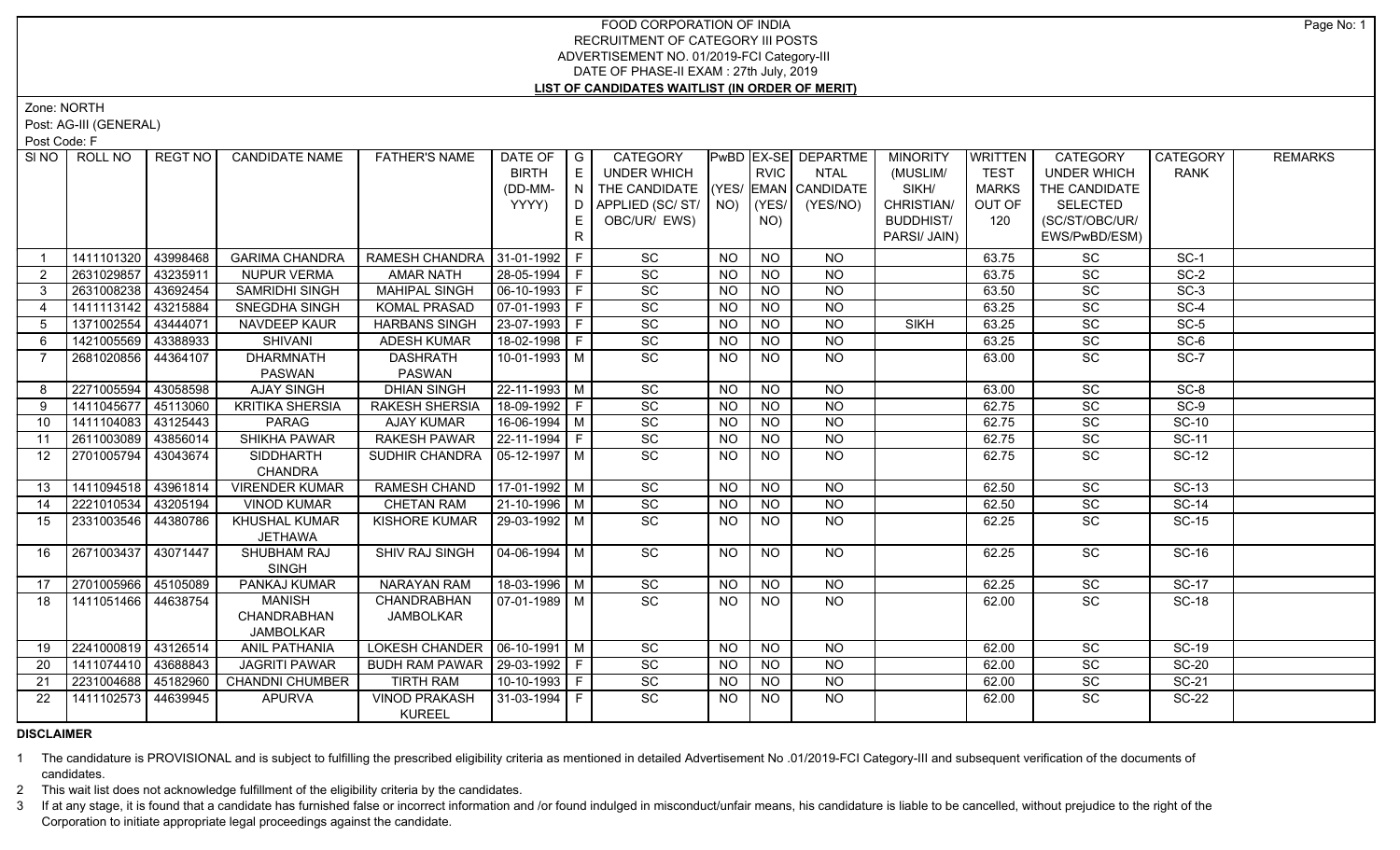Zone: NORTH

Post: AG-III (GENERAL)

Post Code: F

| E<br><b>RVIC</b><br><b>BIRTH</b><br><b>UNDER WHICH</b><br><b>NTAL</b><br>(MUSLIM/<br><b>TEST</b><br><b>UNDER WHICH</b><br><b>RANK</b><br>THE CANDIDATE (YES/ EMAN CANDIDATE<br>SIKH/<br>(DD-MM-<br>$\overline{\phantom{a}}$<br><b>MARKS</b><br>THE CANDIDATE<br>YYYY)<br>APPLIED (SC/ ST/   NO)<br>CHRISTIAN/<br>(YES/<br>(YES/NO)<br>OUT OF<br><b>SELECTED</b><br>D.<br>OBC/UR/ EWS)<br><b>BUDDHIST/</b><br>120<br>(SC/ST/OBC/UR/<br>E<br>NO)<br>R<br>PARSI/ JAIN)<br>EWS/PwBD/ESM)<br>07-09-1995 M<br>SC<br><b>NO</b><br>NO<br><b>SC-23</b><br>1931000834<br>43479865<br><b>RAHUL KUMAR</b><br><b>DEEPAK TENGER</b><br>NO<br>SC<br>23<br>62.00<br><b>TENGER</b><br>1411093137<br>43548134<br><b>GIRISH CHANDRA</b><br><b>NANDAN RAM</b><br>16-03-1991   M<br>SC<br>SC<br><b>SC-24</b><br><b>NO</b><br><b>NO</b><br>61.75<br><b>NO</b><br>24<br>$\overline{SC}$<br>SC<br>25<br>44175676<br><b>DIPAN</b><br>13-11-1994 M<br><b>NO</b><br><b>NO</b><br>NO<br><b>SC-25</b><br>2041025754<br><b>CHANDRAKISHOR</b><br>61.75<br><b>CHANDRAKISHOR</b><br>KODU SAKHARE<br><b>SAKHARE</b><br><b>VIJAY NARAYAN</b><br>09-07-1995 M<br>2561000674<br>43298139<br>PUNEET KUMAR<br>SC<br><b>NO</b><br><b>SC-26</b><br><b>NO</b><br>NO.<br>61.75<br>SC<br>26<br>$13-01-1990$ F<br>SC<br>2231002126<br>43482625<br><b>JASLEEN KAUR</b><br>PARAMJIT SINGH<br><b>NO</b><br><b>NO</b><br><b>SIKH</b><br>SC<br><b>SC-27</b><br>27<br><b>NO</b><br>61.50<br>43423691<br>HIMANSHU TEJANIA<br>21-01-1992 M<br>SC<br>$N$ O<br>SC<br><b>SC-28</b><br>1411117711<br><b>VIMAL KUMAR</b><br><b>NO</b><br>61.50<br>28<br>NO.<br>$\overline{SC}$<br>SC<br>$SC-29$<br>43218741<br>$\boxed{04-04-1994}$ F<br>$N$ O<br>$N$ O<br>29<br>2541013397<br><b>MOHINI SINGH</b><br>MUKANDE LAL<br><b>NO</b><br>61.50<br>$26 - 09 - 1994$ F<br>SC<br>SC<br>$N$ O<br>$N$ <sup>O</sup><br><b>SC-30</b><br>1411033112<br>43781832<br><b>SHOBHA</b><br><b>BHUPAL SINGH</b><br><b>NO</b><br>61.50<br>30<br>SC<br>1631000928<br>$04 - 01 - 1996$ M<br>SC<br><b>SC-31</b><br>43245294<br><b>SUNNY KUMAR</b><br><b>BAL KRISHAN</b><br>NO<br>$N$ O<br>31<br><b>NO</b><br>61.50<br>17-07-1996 M<br>SC<br><b>SC-32</b><br>2541009304<br>43279393<br><b>BRIJENDRA SINGH</b><br><b>NO</b><br><b>NO</b><br><b>NO</b><br>SC<br>32<br>RAHUL KUMAR<br>61.50<br>SC<br>$N$ <sup>O</sup><br><b>SC-33</b><br>1131004597<br><b>BODDU ANAND</b><br><b>BODDU JAYA</b><br>06-08-1996 M<br><b>NO</b><br><b>NO</b><br><b>SC</b><br>33<br>43110031<br>61.50<br><b>GNANA SAMPATH</b><br><b>BHARATHA RAO</b><br>$22 - 01 - 1992$ M<br>1601001026<br>44264471<br>SC<br>N <sub>O</sub><br>61.25<br>$\overline{SC}$<br>$SC-34$<br><b>ASHWANI KUMAR</b><br><b>MAM RAJ</b><br><b>NO</b><br><b>NO</b><br>34<br>SC<br>SC<br><b>SC-35</b><br>2631032650<br>43837033<br>SARJU PRASAD<br>08-06-1994 F<br><b>NO</b><br><b>NO</b><br>DEEKSHA GAUTAM<br><b>NO</b><br>61.25<br>35<br>SC<br><b>NO</b><br>SC<br><b>SC-36</b><br>1591006802<br>44262337<br><b>ARMAN</b><br><b>RAM LAL</b><br>24-12-1994 M<br><b>NO</b><br>61.25<br>36<br><b>NO</b><br>1651000268<br>26-02-1991 M<br>SC<br>SC<br><b>SC-37</b><br>37<br>44524386<br><b>KAMLESH KUMAR</b><br><b>DEVKU RAM</b><br><b>NO</b><br><b>NO</b><br><b>NO</b><br>61.00<br>43923099<br><b>PRATHVI RAJ</b><br>$02-09-1993$ M<br>SC<br><b>NO</b><br><b>SC-38</b><br>38<br>2221015575<br><b>RAMESH KUMAR</b><br><b>NO</b><br><b>NO</b><br>SC<br>61.00<br><b>HRIDAY NARAIN</b><br>SC<br><b>NO</b><br>SC<br><b>SC-39</b><br>2631044401<br>44624322<br>AVINASH<br>  11-11-1992   M<br>39<br>NO.<br>NO.<br>60.75<br>CHAUDHARY<br>CHAUDHARY<br>1581001236<br>44543809<br><b>NASIB</b><br><b>KIRPAL SINGH</b><br>$16-11-1992$ M<br>$\overline{SC}$<br>$\overline{SC}$<br><b>NO</b><br><b>NO</b><br>NO<br>60.75<br><b>SC-40</b><br>40<br>SC<br>$\overline{SC}$<br>$SC-41$<br>2271004198<br>45119322<br><b>INDERPREET SINGH</b><br>KULDEEP SINGH<br>25-05-1993 M<br><b>NO</b><br><b>NO</b><br><b>NO</b><br>60.75<br>41<br>SC<br>$SC-42$<br>43032391<br>29-07-1991 M<br>$\overline{NO}$<br>$\overline{NO}$<br>$\overline{SC}$<br>2631027178<br><b>ABHISHEK KUMAR</b><br><b>RAJESH RAWAT</b><br><b>NO</b><br>60.50<br>42<br>$\overline{SC}$<br>2631044957<br>44705787<br><b>ABHISHEK KUMAR</b><br><b>RAM LAL</b><br>18-03-1993 M<br>NO<br>NO<br><b>SC</b><br><b>SC-43</b><br>43<br>NO.<br>60.50<br><b>RAJAN</b><br>1561010439<br>43290899<br><b>SAMITA</b><br>OM PRAKASH<br>10-07-1995 F<br>SC<br><b>SC-44</b><br><b>NO</b><br><b>NO</b><br>NO.<br>SC<br>44<br>60.50<br>$\overline{SC}$<br>2631035356 43094531<br>$11-05-1996$   F<br>$\overline{NO}$<br>$\overline{SC}$<br>$SC-45$<br><b>SAPNA VERMA</b><br>SHRAVAN<br><b>NO</b><br><b>NO</b><br>45<br>60.50 | SI NO | ROLL NO | REGT NO | <b>CANDIDATE NAME</b> | <b>FATHER'S NAME</b> | DATE OF | $\overline{\phantom{a}}$ G | CATEGORY |  | PwBD EX-SE DEPARTME | <b>MINORITY</b> | WRITTEN | <b>CATEGORY</b> | <b>CATEGORY</b> | <b>REMARKS</b> |
|--------------------------------------------------------------------------------------------------------------------------------------------------------------------------------------------------------------------------------------------------------------------------------------------------------------------------------------------------------------------------------------------------------------------------------------------------------------------------------------------------------------------------------------------------------------------------------------------------------------------------------------------------------------------------------------------------------------------------------------------------------------------------------------------------------------------------------------------------------------------------------------------------------------------------------------------------------------------------------------------------------------------------------------------------------------------------------------------------------------------------------------------------------------------------------------------------------------------------------------------------------------------------------------------------------------------------------------------------------------------------------------------------------------------------------------------------------------------------------------------------------------------------------------------------------------------------------------------------------------------------------------------------------------------------------------------------------------------------------------------------------------------------------------------------------------------------------------------------------------------------------------------------------------------------------------------------------------------------------------------------------------------------------------------------------------------------------------------------------------------------------------------------------------------------------------------------------------------------------------------------------------------------------------------------------------------------------------------------------------------------------------------------------------------------------------------------------------------------------------------------------------------------------------------------------------------------------------------------------------------------------------------------------------------------------------------------------------------------------------------------------------------------------------------------------------------------------------------------------------------------------------------------------------------------------------------------------------------------------------------------------------------------------------------------------------------------------------------------------------------------------------------------------------------------------------------------------------------------------------------------------------------------------------------------------------------------------------------------------------------------------------------------------------------------------------------------------------------------------------------------------------------------------------------------------------------------------------------------------------------------------------------------------------------------------------------------------------------------------------------------------------------------------------------------------------------------------------------------------------------------------------------------------------------------------------------------------------------------------------------------------------------------------------------------------------------------------------------------------------------------------------------------------------------------------------------------------------------------------------------------------------------------------------------------------------------------------------------------------------------------------------------------------------------------------------------------------------------------------------------------------------------------------------------------------------------------------------------------------------------------------------------------------------------------------------------------------------|-------|---------|---------|-----------------------|----------------------|---------|----------------------------|----------|--|---------------------|-----------------|---------|-----------------|-----------------|----------------|
|                                                                                                                                                                                                                                                                                                                                                                                                                                                                                                                                                                                                                                                                                                                                                                                                                                                                                                                                                                                                                                                                                                                                                                                                                                                                                                                                                                                                                                                                                                                                                                                                                                                                                                                                                                                                                                                                                                                                                                                                                                                                                                                                                                                                                                                                                                                                                                                                                                                                                                                                                                                                                                                                                                                                                                                                                                                                                                                                                                                                                                                                                                                                                                                                                                                                                                                                                                                                                                                                                                                                                                                                                                                                                                                                                                                                                                                                                                                                                                                                                                                                                                                                                                                                                                                                                                                                                                                                                                                                                                                                                                                                                                                                                                              |       |         |         |                       |                      |         |                            |          |  |                     |                 |         |                 |                 |                |
|                                                                                                                                                                                                                                                                                                                                                                                                                                                                                                                                                                                                                                                                                                                                                                                                                                                                                                                                                                                                                                                                                                                                                                                                                                                                                                                                                                                                                                                                                                                                                                                                                                                                                                                                                                                                                                                                                                                                                                                                                                                                                                                                                                                                                                                                                                                                                                                                                                                                                                                                                                                                                                                                                                                                                                                                                                                                                                                                                                                                                                                                                                                                                                                                                                                                                                                                                                                                                                                                                                                                                                                                                                                                                                                                                                                                                                                                                                                                                                                                                                                                                                                                                                                                                                                                                                                                                                                                                                                                                                                                                                                                                                                                                                              |       |         |         |                       |                      |         |                            |          |  |                     |                 |         |                 |                 |                |
|                                                                                                                                                                                                                                                                                                                                                                                                                                                                                                                                                                                                                                                                                                                                                                                                                                                                                                                                                                                                                                                                                                                                                                                                                                                                                                                                                                                                                                                                                                                                                                                                                                                                                                                                                                                                                                                                                                                                                                                                                                                                                                                                                                                                                                                                                                                                                                                                                                                                                                                                                                                                                                                                                                                                                                                                                                                                                                                                                                                                                                                                                                                                                                                                                                                                                                                                                                                                                                                                                                                                                                                                                                                                                                                                                                                                                                                                                                                                                                                                                                                                                                                                                                                                                                                                                                                                                                                                                                                                                                                                                                                                                                                                                                              |       |         |         |                       |                      |         |                            |          |  |                     |                 |         |                 |                 |                |
|                                                                                                                                                                                                                                                                                                                                                                                                                                                                                                                                                                                                                                                                                                                                                                                                                                                                                                                                                                                                                                                                                                                                                                                                                                                                                                                                                                                                                                                                                                                                                                                                                                                                                                                                                                                                                                                                                                                                                                                                                                                                                                                                                                                                                                                                                                                                                                                                                                                                                                                                                                                                                                                                                                                                                                                                                                                                                                                                                                                                                                                                                                                                                                                                                                                                                                                                                                                                                                                                                                                                                                                                                                                                                                                                                                                                                                                                                                                                                                                                                                                                                                                                                                                                                                                                                                                                                                                                                                                                                                                                                                                                                                                                                                              |       |         |         |                       |                      |         |                            |          |  |                     |                 |         |                 |                 |                |
|                                                                                                                                                                                                                                                                                                                                                                                                                                                                                                                                                                                                                                                                                                                                                                                                                                                                                                                                                                                                                                                                                                                                                                                                                                                                                                                                                                                                                                                                                                                                                                                                                                                                                                                                                                                                                                                                                                                                                                                                                                                                                                                                                                                                                                                                                                                                                                                                                                                                                                                                                                                                                                                                                                                                                                                                                                                                                                                                                                                                                                                                                                                                                                                                                                                                                                                                                                                                                                                                                                                                                                                                                                                                                                                                                                                                                                                                                                                                                                                                                                                                                                                                                                                                                                                                                                                                                                                                                                                                                                                                                                                                                                                                                                              |       |         |         |                       |                      |         |                            |          |  |                     |                 |         |                 |                 |                |
|                                                                                                                                                                                                                                                                                                                                                                                                                                                                                                                                                                                                                                                                                                                                                                                                                                                                                                                                                                                                                                                                                                                                                                                                                                                                                                                                                                                                                                                                                                                                                                                                                                                                                                                                                                                                                                                                                                                                                                                                                                                                                                                                                                                                                                                                                                                                                                                                                                                                                                                                                                                                                                                                                                                                                                                                                                                                                                                                                                                                                                                                                                                                                                                                                                                                                                                                                                                                                                                                                                                                                                                                                                                                                                                                                                                                                                                                                                                                                                                                                                                                                                                                                                                                                                                                                                                                                                                                                                                                                                                                                                                                                                                                                                              |       |         |         |                       |                      |         |                            |          |  |                     |                 |         |                 |                 |                |
|                                                                                                                                                                                                                                                                                                                                                                                                                                                                                                                                                                                                                                                                                                                                                                                                                                                                                                                                                                                                                                                                                                                                                                                                                                                                                                                                                                                                                                                                                                                                                                                                                                                                                                                                                                                                                                                                                                                                                                                                                                                                                                                                                                                                                                                                                                                                                                                                                                                                                                                                                                                                                                                                                                                                                                                                                                                                                                                                                                                                                                                                                                                                                                                                                                                                                                                                                                                                                                                                                                                                                                                                                                                                                                                                                                                                                                                                                                                                                                                                                                                                                                                                                                                                                                                                                                                                                                                                                                                                                                                                                                                                                                                                                                              |       |         |         |                       |                      |         |                            |          |  |                     |                 |         |                 |                 |                |
|                                                                                                                                                                                                                                                                                                                                                                                                                                                                                                                                                                                                                                                                                                                                                                                                                                                                                                                                                                                                                                                                                                                                                                                                                                                                                                                                                                                                                                                                                                                                                                                                                                                                                                                                                                                                                                                                                                                                                                                                                                                                                                                                                                                                                                                                                                                                                                                                                                                                                                                                                                                                                                                                                                                                                                                                                                                                                                                                                                                                                                                                                                                                                                                                                                                                                                                                                                                                                                                                                                                                                                                                                                                                                                                                                                                                                                                                                                                                                                                                                                                                                                                                                                                                                                                                                                                                                                                                                                                                                                                                                                                                                                                                                                              |       |         |         |                       |                      |         |                            |          |  |                     |                 |         |                 |                 |                |
|                                                                                                                                                                                                                                                                                                                                                                                                                                                                                                                                                                                                                                                                                                                                                                                                                                                                                                                                                                                                                                                                                                                                                                                                                                                                                                                                                                                                                                                                                                                                                                                                                                                                                                                                                                                                                                                                                                                                                                                                                                                                                                                                                                                                                                                                                                                                                                                                                                                                                                                                                                                                                                                                                                                                                                                                                                                                                                                                                                                                                                                                                                                                                                                                                                                                                                                                                                                                                                                                                                                                                                                                                                                                                                                                                                                                                                                                                                                                                                                                                                                                                                                                                                                                                                                                                                                                                                                                                                                                                                                                                                                                                                                                                                              |       |         |         |                       |                      |         |                            |          |  |                     |                 |         |                 |                 |                |
|                                                                                                                                                                                                                                                                                                                                                                                                                                                                                                                                                                                                                                                                                                                                                                                                                                                                                                                                                                                                                                                                                                                                                                                                                                                                                                                                                                                                                                                                                                                                                                                                                                                                                                                                                                                                                                                                                                                                                                                                                                                                                                                                                                                                                                                                                                                                                                                                                                                                                                                                                                                                                                                                                                                                                                                                                                                                                                                                                                                                                                                                                                                                                                                                                                                                                                                                                                                                                                                                                                                                                                                                                                                                                                                                                                                                                                                                                                                                                                                                                                                                                                                                                                                                                                                                                                                                                                                                                                                                                                                                                                                                                                                                                                              |       |         |         |                       |                      |         |                            |          |  |                     |                 |         |                 |                 |                |
|                                                                                                                                                                                                                                                                                                                                                                                                                                                                                                                                                                                                                                                                                                                                                                                                                                                                                                                                                                                                                                                                                                                                                                                                                                                                                                                                                                                                                                                                                                                                                                                                                                                                                                                                                                                                                                                                                                                                                                                                                                                                                                                                                                                                                                                                                                                                                                                                                                                                                                                                                                                                                                                                                                                                                                                                                                                                                                                                                                                                                                                                                                                                                                                                                                                                                                                                                                                                                                                                                                                                                                                                                                                                                                                                                                                                                                                                                                                                                                                                                                                                                                                                                                                                                                                                                                                                                                                                                                                                                                                                                                                                                                                                                                              |       |         |         |                       |                      |         |                            |          |  |                     |                 |         |                 |                 |                |
|                                                                                                                                                                                                                                                                                                                                                                                                                                                                                                                                                                                                                                                                                                                                                                                                                                                                                                                                                                                                                                                                                                                                                                                                                                                                                                                                                                                                                                                                                                                                                                                                                                                                                                                                                                                                                                                                                                                                                                                                                                                                                                                                                                                                                                                                                                                                                                                                                                                                                                                                                                                                                                                                                                                                                                                                                                                                                                                                                                                                                                                                                                                                                                                                                                                                                                                                                                                                                                                                                                                                                                                                                                                                                                                                                                                                                                                                                                                                                                                                                                                                                                                                                                                                                                                                                                                                                                                                                                                                                                                                                                                                                                                                                                              |       |         |         |                       |                      |         |                            |          |  |                     |                 |         |                 |                 |                |
|                                                                                                                                                                                                                                                                                                                                                                                                                                                                                                                                                                                                                                                                                                                                                                                                                                                                                                                                                                                                                                                                                                                                                                                                                                                                                                                                                                                                                                                                                                                                                                                                                                                                                                                                                                                                                                                                                                                                                                                                                                                                                                                                                                                                                                                                                                                                                                                                                                                                                                                                                                                                                                                                                                                                                                                                                                                                                                                                                                                                                                                                                                                                                                                                                                                                                                                                                                                                                                                                                                                                                                                                                                                                                                                                                                                                                                                                                                                                                                                                                                                                                                                                                                                                                                                                                                                                                                                                                                                                                                                                                                                                                                                                                                              |       |         |         |                       |                      |         |                            |          |  |                     |                 |         |                 |                 |                |
|                                                                                                                                                                                                                                                                                                                                                                                                                                                                                                                                                                                                                                                                                                                                                                                                                                                                                                                                                                                                                                                                                                                                                                                                                                                                                                                                                                                                                                                                                                                                                                                                                                                                                                                                                                                                                                                                                                                                                                                                                                                                                                                                                                                                                                                                                                                                                                                                                                                                                                                                                                                                                                                                                                                                                                                                                                                                                                                                                                                                                                                                                                                                                                                                                                                                                                                                                                                                                                                                                                                                                                                                                                                                                                                                                                                                                                                                                                                                                                                                                                                                                                                                                                                                                                                                                                                                                                                                                                                                                                                                                                                                                                                                                                              |       |         |         |                       |                      |         |                            |          |  |                     |                 |         |                 |                 |                |
|                                                                                                                                                                                                                                                                                                                                                                                                                                                                                                                                                                                                                                                                                                                                                                                                                                                                                                                                                                                                                                                                                                                                                                                                                                                                                                                                                                                                                                                                                                                                                                                                                                                                                                                                                                                                                                                                                                                                                                                                                                                                                                                                                                                                                                                                                                                                                                                                                                                                                                                                                                                                                                                                                                                                                                                                                                                                                                                                                                                                                                                                                                                                                                                                                                                                                                                                                                                                                                                                                                                                                                                                                                                                                                                                                                                                                                                                                                                                                                                                                                                                                                                                                                                                                                                                                                                                                                                                                                                                                                                                                                                                                                                                                                              |       |         |         |                       |                      |         |                            |          |  |                     |                 |         |                 |                 |                |
|                                                                                                                                                                                                                                                                                                                                                                                                                                                                                                                                                                                                                                                                                                                                                                                                                                                                                                                                                                                                                                                                                                                                                                                                                                                                                                                                                                                                                                                                                                                                                                                                                                                                                                                                                                                                                                                                                                                                                                                                                                                                                                                                                                                                                                                                                                                                                                                                                                                                                                                                                                                                                                                                                                                                                                                                                                                                                                                                                                                                                                                                                                                                                                                                                                                                                                                                                                                                                                                                                                                                                                                                                                                                                                                                                                                                                                                                                                                                                                                                                                                                                                                                                                                                                                                                                                                                                                                                                                                                                                                                                                                                                                                                                                              |       |         |         |                       |                      |         |                            |          |  |                     |                 |         |                 |                 |                |
|                                                                                                                                                                                                                                                                                                                                                                                                                                                                                                                                                                                                                                                                                                                                                                                                                                                                                                                                                                                                                                                                                                                                                                                                                                                                                                                                                                                                                                                                                                                                                                                                                                                                                                                                                                                                                                                                                                                                                                                                                                                                                                                                                                                                                                                                                                                                                                                                                                                                                                                                                                                                                                                                                                                                                                                                                                                                                                                                                                                                                                                                                                                                                                                                                                                                                                                                                                                                                                                                                                                                                                                                                                                                                                                                                                                                                                                                                                                                                                                                                                                                                                                                                                                                                                                                                                                                                                                                                                                                                                                                                                                                                                                                                                              |       |         |         |                       |                      |         |                            |          |  |                     |                 |         |                 |                 |                |
|                                                                                                                                                                                                                                                                                                                                                                                                                                                                                                                                                                                                                                                                                                                                                                                                                                                                                                                                                                                                                                                                                                                                                                                                                                                                                                                                                                                                                                                                                                                                                                                                                                                                                                                                                                                                                                                                                                                                                                                                                                                                                                                                                                                                                                                                                                                                                                                                                                                                                                                                                                                                                                                                                                                                                                                                                                                                                                                                                                                                                                                                                                                                                                                                                                                                                                                                                                                                                                                                                                                                                                                                                                                                                                                                                                                                                                                                                                                                                                                                                                                                                                                                                                                                                                                                                                                                                                                                                                                                                                                                                                                                                                                                                                              |       |         |         |                       |                      |         |                            |          |  |                     |                 |         |                 |                 |                |
|                                                                                                                                                                                                                                                                                                                                                                                                                                                                                                                                                                                                                                                                                                                                                                                                                                                                                                                                                                                                                                                                                                                                                                                                                                                                                                                                                                                                                                                                                                                                                                                                                                                                                                                                                                                                                                                                                                                                                                                                                                                                                                                                                                                                                                                                                                                                                                                                                                                                                                                                                                                                                                                                                                                                                                                                                                                                                                                                                                                                                                                                                                                                                                                                                                                                                                                                                                                                                                                                                                                                                                                                                                                                                                                                                                                                                                                                                                                                                                                                                                                                                                                                                                                                                                                                                                                                                                                                                                                                                                                                                                                                                                                                                                              |       |         |         |                       |                      |         |                            |          |  |                     |                 |         |                 |                 |                |
|                                                                                                                                                                                                                                                                                                                                                                                                                                                                                                                                                                                                                                                                                                                                                                                                                                                                                                                                                                                                                                                                                                                                                                                                                                                                                                                                                                                                                                                                                                                                                                                                                                                                                                                                                                                                                                                                                                                                                                                                                                                                                                                                                                                                                                                                                                                                                                                                                                                                                                                                                                                                                                                                                                                                                                                                                                                                                                                                                                                                                                                                                                                                                                                                                                                                                                                                                                                                                                                                                                                                                                                                                                                                                                                                                                                                                                                                                                                                                                                                                                                                                                                                                                                                                                                                                                                                                                                                                                                                                                                                                                                                                                                                                                              |       |         |         |                       |                      |         |                            |          |  |                     |                 |         |                 |                 |                |
|                                                                                                                                                                                                                                                                                                                                                                                                                                                                                                                                                                                                                                                                                                                                                                                                                                                                                                                                                                                                                                                                                                                                                                                                                                                                                                                                                                                                                                                                                                                                                                                                                                                                                                                                                                                                                                                                                                                                                                                                                                                                                                                                                                                                                                                                                                                                                                                                                                                                                                                                                                                                                                                                                                                                                                                                                                                                                                                                                                                                                                                                                                                                                                                                                                                                                                                                                                                                                                                                                                                                                                                                                                                                                                                                                                                                                                                                                                                                                                                                                                                                                                                                                                                                                                                                                                                                                                                                                                                                                                                                                                                                                                                                                                              |       |         |         |                       |                      |         |                            |          |  |                     |                 |         |                 |                 |                |
|                                                                                                                                                                                                                                                                                                                                                                                                                                                                                                                                                                                                                                                                                                                                                                                                                                                                                                                                                                                                                                                                                                                                                                                                                                                                                                                                                                                                                                                                                                                                                                                                                                                                                                                                                                                                                                                                                                                                                                                                                                                                                                                                                                                                                                                                                                                                                                                                                                                                                                                                                                                                                                                                                                                                                                                                                                                                                                                                                                                                                                                                                                                                                                                                                                                                                                                                                                                                                                                                                                                                                                                                                                                                                                                                                                                                                                                                                                                                                                                                                                                                                                                                                                                                                                                                                                                                                                                                                                                                                                                                                                                                                                                                                                              |       |         |         |                       |                      |         |                            |          |  |                     |                 |         |                 |                 |                |
|                                                                                                                                                                                                                                                                                                                                                                                                                                                                                                                                                                                                                                                                                                                                                                                                                                                                                                                                                                                                                                                                                                                                                                                                                                                                                                                                                                                                                                                                                                                                                                                                                                                                                                                                                                                                                                                                                                                                                                                                                                                                                                                                                                                                                                                                                                                                                                                                                                                                                                                                                                                                                                                                                                                                                                                                                                                                                                                                                                                                                                                                                                                                                                                                                                                                                                                                                                                                                                                                                                                                                                                                                                                                                                                                                                                                                                                                                                                                                                                                                                                                                                                                                                                                                                                                                                                                                                                                                                                                                                                                                                                                                                                                                                              |       |         |         |                       |                      |         |                            |          |  |                     |                 |         |                 |                 |                |
|                                                                                                                                                                                                                                                                                                                                                                                                                                                                                                                                                                                                                                                                                                                                                                                                                                                                                                                                                                                                                                                                                                                                                                                                                                                                                                                                                                                                                                                                                                                                                                                                                                                                                                                                                                                                                                                                                                                                                                                                                                                                                                                                                                                                                                                                                                                                                                                                                                                                                                                                                                                                                                                                                                                                                                                                                                                                                                                                                                                                                                                                                                                                                                                                                                                                                                                                                                                                                                                                                                                                                                                                                                                                                                                                                                                                                                                                                                                                                                                                                                                                                                                                                                                                                                                                                                                                                                                                                                                                                                                                                                                                                                                                                                              |       |         |         |                       |                      |         |                            |          |  |                     |                 |         |                 |                 |                |
|                                                                                                                                                                                                                                                                                                                                                                                                                                                                                                                                                                                                                                                                                                                                                                                                                                                                                                                                                                                                                                                                                                                                                                                                                                                                                                                                                                                                                                                                                                                                                                                                                                                                                                                                                                                                                                                                                                                                                                                                                                                                                                                                                                                                                                                                                                                                                                                                                                                                                                                                                                                                                                                                                                                                                                                                                                                                                                                                                                                                                                                                                                                                                                                                                                                                                                                                                                                                                                                                                                                                                                                                                                                                                                                                                                                                                                                                                                                                                                                                                                                                                                                                                                                                                                                                                                                                                                                                                                                                                                                                                                                                                                                                                                              |       |         |         |                       |                      |         |                            |          |  |                     |                 |         |                 |                 |                |
|                                                                                                                                                                                                                                                                                                                                                                                                                                                                                                                                                                                                                                                                                                                                                                                                                                                                                                                                                                                                                                                                                                                                                                                                                                                                                                                                                                                                                                                                                                                                                                                                                                                                                                                                                                                                                                                                                                                                                                                                                                                                                                                                                                                                                                                                                                                                                                                                                                                                                                                                                                                                                                                                                                                                                                                                                                                                                                                                                                                                                                                                                                                                                                                                                                                                                                                                                                                                                                                                                                                                                                                                                                                                                                                                                                                                                                                                                                                                                                                                                                                                                                                                                                                                                                                                                                                                                                                                                                                                                                                                                                                                                                                                                                              |       |         |         |                       |                      |         |                            |          |  |                     |                 |         |                 |                 |                |
|                                                                                                                                                                                                                                                                                                                                                                                                                                                                                                                                                                                                                                                                                                                                                                                                                                                                                                                                                                                                                                                                                                                                                                                                                                                                                                                                                                                                                                                                                                                                                                                                                                                                                                                                                                                                                                                                                                                                                                                                                                                                                                                                                                                                                                                                                                                                                                                                                                                                                                                                                                                                                                                                                                                                                                                                                                                                                                                                                                                                                                                                                                                                                                                                                                                                                                                                                                                                                                                                                                                                                                                                                                                                                                                                                                                                                                                                                                                                                                                                                                                                                                                                                                                                                                                                                                                                                                                                                                                                                                                                                                                                                                                                                                              |       |         |         |                       |                      |         |                            |          |  |                     |                 |         |                 |                 |                |
|                                                                                                                                                                                                                                                                                                                                                                                                                                                                                                                                                                                                                                                                                                                                                                                                                                                                                                                                                                                                                                                                                                                                                                                                                                                                                                                                                                                                                                                                                                                                                                                                                                                                                                                                                                                                                                                                                                                                                                                                                                                                                                                                                                                                                                                                                                                                                                                                                                                                                                                                                                                                                                                                                                                                                                                                                                                                                                                                                                                                                                                                                                                                                                                                                                                                                                                                                                                                                                                                                                                                                                                                                                                                                                                                                                                                                                                                                                                                                                                                                                                                                                                                                                                                                                                                                                                                                                                                                                                                                                                                                                                                                                                                                                              |       |         |         |                       |                      |         |                            |          |  |                     |                 |         |                 |                 |                |
|                                                                                                                                                                                                                                                                                                                                                                                                                                                                                                                                                                                                                                                                                                                                                                                                                                                                                                                                                                                                                                                                                                                                                                                                                                                                                                                                                                                                                                                                                                                                                                                                                                                                                                                                                                                                                                                                                                                                                                                                                                                                                                                                                                                                                                                                                                                                                                                                                                                                                                                                                                                                                                                                                                                                                                                                                                                                                                                                                                                                                                                                                                                                                                                                                                                                                                                                                                                                                                                                                                                                                                                                                                                                                                                                                                                                                                                                                                                                                                                                                                                                                                                                                                                                                                                                                                                                                                                                                                                                                                                                                                                                                                                                                                              |       |         |         |                       |                      |         |                            |          |  |                     |                 |         |                 |                 |                |
|                                                                                                                                                                                                                                                                                                                                                                                                                                                                                                                                                                                                                                                                                                                                                                                                                                                                                                                                                                                                                                                                                                                                                                                                                                                                                                                                                                                                                                                                                                                                                                                                                                                                                                                                                                                                                                                                                                                                                                                                                                                                                                                                                                                                                                                                                                                                                                                                                                                                                                                                                                                                                                                                                                                                                                                                                                                                                                                                                                                                                                                                                                                                                                                                                                                                                                                                                                                                                                                                                                                                                                                                                                                                                                                                                                                                                                                                                                                                                                                                                                                                                                                                                                                                                                                                                                                                                                                                                                                                                                                                                                                                                                                                                                              |       |         |         |                       |                      |         |                            |          |  |                     |                 |         |                 |                 |                |
|                                                                                                                                                                                                                                                                                                                                                                                                                                                                                                                                                                                                                                                                                                                                                                                                                                                                                                                                                                                                                                                                                                                                                                                                                                                                                                                                                                                                                                                                                                                                                                                                                                                                                                                                                                                                                                                                                                                                                                                                                                                                                                                                                                                                                                                                                                                                                                                                                                                                                                                                                                                                                                                                                                                                                                                                                                                                                                                                                                                                                                                                                                                                                                                                                                                                                                                                                                                                                                                                                                                                                                                                                                                                                                                                                                                                                                                                                                                                                                                                                                                                                                                                                                                                                                                                                                                                                                                                                                                                                                                                                                                                                                                                                                              |       |         |         |                       |                      |         |                            |          |  |                     |                 |         |                 |                 |                |
|                                                                                                                                                                                                                                                                                                                                                                                                                                                                                                                                                                                                                                                                                                                                                                                                                                                                                                                                                                                                                                                                                                                                                                                                                                                                                                                                                                                                                                                                                                                                                                                                                                                                                                                                                                                                                                                                                                                                                                                                                                                                                                                                                                                                                                                                                                                                                                                                                                                                                                                                                                                                                                                                                                                                                                                                                                                                                                                                                                                                                                                                                                                                                                                                                                                                                                                                                                                                                                                                                                                                                                                                                                                                                                                                                                                                                                                                                                                                                                                                                                                                                                                                                                                                                                                                                                                                                                                                                                                                                                                                                                                                                                                                                                              |       |         |         |                       |                      |         |                            |          |  |                     |                 |         |                 |                 |                |
|                                                                                                                                                                                                                                                                                                                                                                                                                                                                                                                                                                                                                                                                                                                                                                                                                                                                                                                                                                                                                                                                                                                                                                                                                                                                                                                                                                                                                                                                                                                                                                                                                                                                                                                                                                                                                                                                                                                                                                                                                                                                                                                                                                                                                                                                                                                                                                                                                                                                                                                                                                                                                                                                                                                                                                                                                                                                                                                                                                                                                                                                                                                                                                                                                                                                                                                                                                                                                                                                                                                                                                                                                                                                                                                                                                                                                                                                                                                                                                                                                                                                                                                                                                                                                                                                                                                                                                                                                                                                                                                                                                                                                                                                                                              |       |         |         |                       |                      |         |                            |          |  |                     |                 |         |                 |                 |                |

# **DISCLAIMER**

1 The candidature is PROVISIONAL and is subject to fulfilling the prescribed eligibility criteria as mentioned in detailed Advertisement No .01/2019-FCI Category-III and subsequent verification of the documents of candidates.

2 This wait list does not acknowledge fulfillment of the eligibility criteria by the candidates.

3 If at any stage, it is found that a candidate has furnished false or incorrect information and /or found indulged in misconduct/unfair means, his candidature is liable to be cancelled, without prejudice to the right of t Corporation to initiate appropriate legal proceedings against the candidate.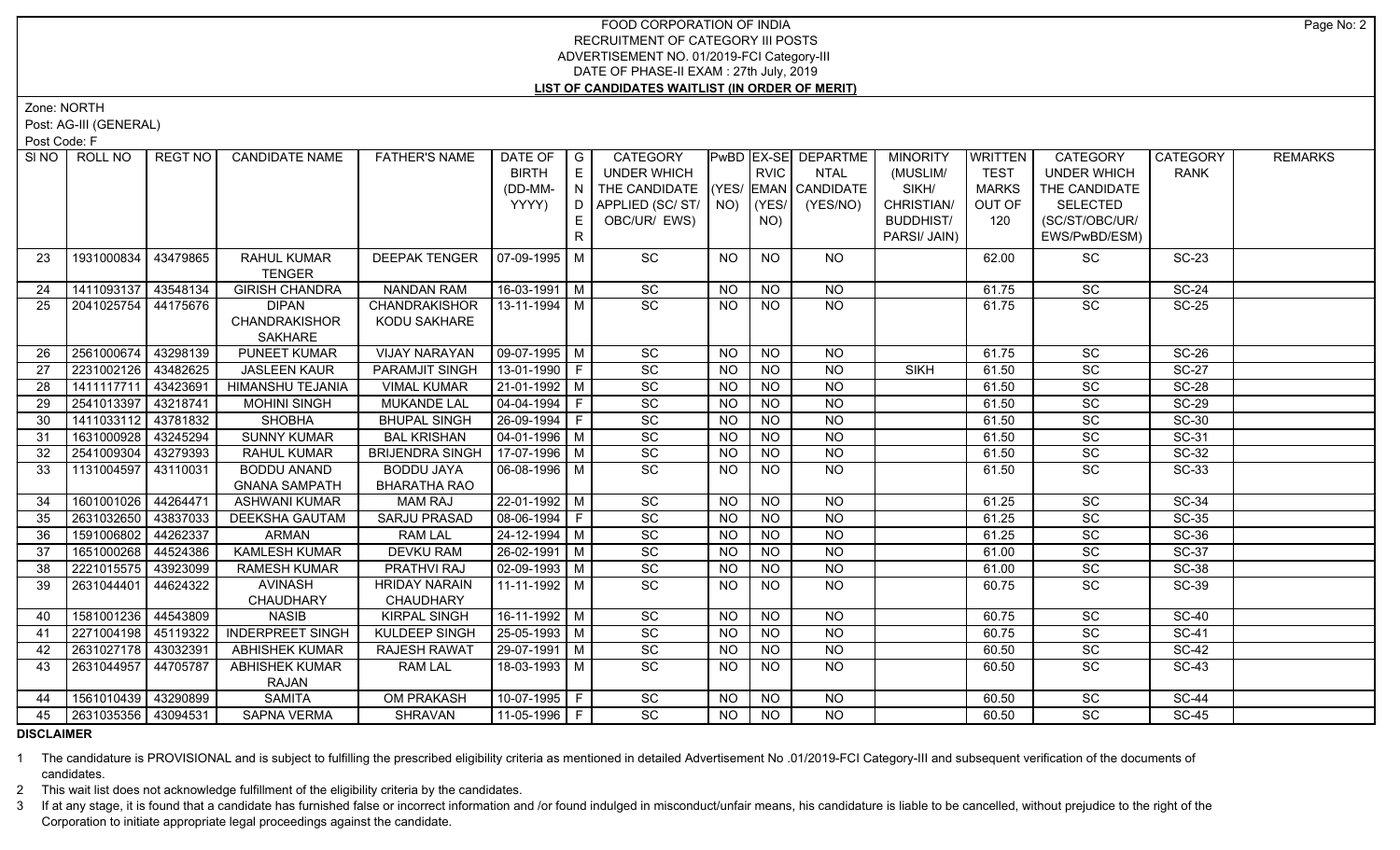Zone: NORTH

Post: AG-III (GENERAL)

Post Code: F

| SI <sub>NO</sub> | ROLL NO             | REGT NO  | <b>CANDIDATE NAME</b>       | <b>FATHER'S NAME</b>                   | DATE OF $ G $          |                                    | CATEGORY                           |                |             | PwBD EX-SE DEPARTME | <b>MINORITY</b>  | <b>WRITTEN</b> | CATEGORY           | CATEGORY     | <b>REMARKS</b> |
|------------------|---------------------|----------|-----------------------------|----------------------------------------|------------------------|------------------------------------|------------------------------------|----------------|-------------|---------------------|------------------|----------------|--------------------|--------------|----------------|
|                  |                     |          |                             |                                        | <b>BIRTH</b>           | E.                                 | UNDER WHICH                        |                | <b>RVIC</b> | NTAL                | (MUSLIM/         | <b>TEST</b>    | <b>UNDER WHICH</b> | <b>RANK</b>  |                |
|                  |                     |          |                             |                                        | (DD-MM-                | $\mathsf{F} \mathsf{N} \mathsf{F}$ | THE CANDIDATE (YES/ EMAN CANDIDATE |                |             |                     | SIKH/            | <b>MARKS</b>   | THE CANDIDATE      |              |                |
|                  |                     |          |                             |                                        | YYYY)                  |                                    | D   APPLIED (SC/ ST/   NO)         |                | (YES/       | (YES/NO)            | CHRISTIAN/       | OUT OF         | <b>SELECTED</b>    |              |                |
|                  |                     |          |                             |                                        |                        | Е.                                 | OBC/UR/ EWS)                       |                | NO)         |                     | <b>BUDDHIST/</b> | 120            | (SC/ST/OBC/UR/     |              |                |
|                  |                     |          |                             |                                        |                        | R                                  |                                    |                |             |                     | PARSI/ JAIN)     |                | EWS/PwBD/ESM)      |              |                |
| 46               | 1191003496          | 43058198 | SAMUEL VIJAY DEEP           | <b>JACOB RAJU</b>                      | 27-08-1997 M           |                                    | SC                                 | <b>NO</b>      | <b>NO</b>   | <b>NO</b>           |                  | 60.50          | SC                 | <b>SC-46</b> |                |
|                  |                     |          | <b>GUNUPUDI</b>             |                                        |                        |                                    |                                    |                |             |                     |                  |                |                    |              |                |
| 47               | 2041026143 44583766 |          | ANKIT JANARDHAN             | <b>JANARDHAN</b>                       | 16-01-1989 M           |                                    | SC                                 | NO.            | <b>NO</b>   | NO.                 |                  | 60.25          | SC                 | <b>SC-47</b> |                |
|                  |                     |          | MESHRAM                     | <b>MESHRAM</b>                         |                        |                                    |                                    |                |             |                     |                  |                |                    |              |                |
| 48               | 1751000816 44015233 |          | <b>VIVEK KUMAR</b>          | <b>GANESH PRASAD</b>                   | 03-09-1991   M         |                                    | $\overline{SC}$                    | <b>NO</b>      | <b>NO</b>   | NO                  |                  | 60.25          | SC                 | <b>SC-48</b> |                |
|                  |                     |          |                             | <b>CHOUDHARY</b>                       |                        |                                    |                                    |                |             |                     |                  |                |                    |              |                |
| 49               | 2301001261 44112785 |          | <b>GAURAV KUMAR</b><br>ARYA | AJAY KUMAR ARYA   04-09-1991   M       |                        |                                    | $\overline{SC}$                    | <b>NO</b>      | <b>NO</b>   | NO                  |                  | 60.25          | $\overline{SC}$    | <b>SC-49</b> |                |
| 50               | 1411047029 43346939 |          | <b>VINAY KUMAR</b>          | <b>BHANU</b>                           | $12-02-1993$ M         |                                    | SC                                 | N <sub>O</sub> | <b>NO</b>   | $N$ O               |                  | 60.25          | $\overline{SC}$    | $SC-50$      |                |
| 51               | 1411106749 43841778 |          | <b>ANKIT KUMAR</b>          | SATISH CHANDRA                         | $26 - 01 - 1996$ M     |                                    | $\overline{SC}$                    | <b>NO</b>      | <b>NO</b>   | <b>NO</b>           |                  | 60.25          | $\overline{SC}$    | SC-51        |                |
| 52               | 1921002093          | 43447367 | <b>SONALI TYAGI</b>         | SHIV KUMAR TYAGI                       | $12-09-1996$ F         |                                    | $\overline{SC}$                    | <b>NO</b>      | <b>NO</b>   | $N$ O               |                  | 60.25          | $\overline{SC}$    | $SC-52$      |                |
| 53               | 2321002827          | 43255430 | MITHLESH                    | <b>KANHAIYA LAL</b>                    | $25 - 12 - 1991$ M     |                                    | $\overline{SC}$                    | NO.            | <b>NO</b>   | <b>NO</b>           |                  | 60.00          | $\overline{SC}$    | SC-53        |                |
|                  |                     |          | <b>MAHAWAR</b>              | <b>MAHAWAR</b>                         |                        |                                    |                                    |                |             |                     |                  |                |                    |              |                |
| 54               | 1431003307          | 43008512 | <b>SONAKSHI SINGH</b>       | <b>FORAN SINGH</b>                     | $19-04-1995$ F         |                                    | SC                                 | <b>NO</b>      | <b>NO</b>   | <b>NO</b>           |                  | 60.00          | SC                 | <b>SC-54</b> |                |
| 55               | 1691011394 44256964 |          | <b>ANMOL</b>                | <b>SHESH RAM</b>                       | $\boxed{06-09-1995}$ M |                                    | SC                                 | <b>NO</b>      | <b>NO</b>   | <b>NO</b>           |                  | 60.00          | SC                 | <b>SC-55</b> |                |
| 56               | 2041021585 44543902 |          | <b>ABHILEKH KESHAO</b>      | <b>KESHAO WASNIK</b>                   | 28-06-1992 M           |                                    | SC                                 | <b>NO</b>      | <b>NO</b>   | $N$ O               |                  | 59.75          | SC                 | <b>SC-56</b> |                |
|                  |                     |          | <b>WASNIK</b>               |                                        |                        |                                    |                                    |                |             |                     |                  |                |                    |              |                |
| 57               | 2621018296 44156935 |          | <b>MANJU CHAUDHARI</b>      | <b>KISHORI LAL</b><br><b>CHAUDHARI</b> | $01-07-1993$ F         |                                    | SC                                 | <b>NO</b>      | <b>NO</b>   | <b>YES</b>          |                  | 59.75          | SC                 | <b>SC-57</b> |                |
| 58               | 1411026458 43411843 |          | <b>ASHISH KUMAR</b>         | <b>RAM LAL</b>                         | 20-01-1994   M         |                                    | SC                                 | <b>NO</b>      | <b>NO</b>   | <b>NO</b>           |                  | 59.75          | SC                 | <b>SC-58</b> |                |
| 59               | 1411034060 44488179 |          | <b>TANU KARDAM</b>          | <b>KAMAL KUMAR</b>                     | 13-08-1994   F         |                                    | SC                                 | <b>NO</b>      | <b>NO</b>   | <b>NO</b>           |                  | 59.75          | $\overline{SC}$    | $SC-59$      |                |
| 60               | 1941000119 43669370 |          | AASTHA SOLANKI              | JITENDRA SOLANKI                       | $ 23 - 11 - 1994 $ F   |                                    | $\overline{SC}$                    | <b>NO</b>      | <b>NO</b>   | <b>NO</b>           |                  | 59.75          | SC                 | <b>SC-60</b> |                |
| 61               | 1411104925 43413759 |          | <b>AKASH NIRBHIK</b>        | YASHPAL SINGH                          | $24 - 05 - 1995$ M     |                                    | SC                                 | NO.            | <b>NO</b>   | $\overline{NQ}$     |                  | 59.75          | SC                 | SC-61        |                |
| 62               | 2541019459          | 44389848 | <b>DIVYA KANOUJIA</b>       | <b>VINOD KUMAR</b>                     | 10-11-1997 F           |                                    | SC                                 | <b>NO</b>      | <b>NO</b>   | <b>NO</b>           |                  | 59.75          | SC                 | SC-62        |                |
|                  |                     |          |                             | KANOUJIA                               |                        |                                    |                                    |                |             |                     |                  |                |                    |              |                |
| 63               | 2281003632 45068147 |          | <b>UTTAM SINGH</b>          | <b>MALKEET SINGH</b>                   | 27-10-1990 M           |                                    | SC                                 | <b>NO</b>      | <b>NO</b>   | <b>NO</b>           |                  | 59.50          | SC                 | SC-63        |                |
| 64               | 2621008213 43802342 |          | <b>AKANKSHA</b>             | <b>BRIJ CHANDRA</b>                    | 27-12-1990 F           |                                    | $\overline{SC}$                    | <b>NO</b>      | NO          | NO                  |                  | 59.50          | <b>SC</b>          | SC-64        |                |
|                  |                     |          | <b>CHANDRA</b>              |                                        |                        |                                    |                                    |                |             |                     |                  |                |                    |              |                |
| 65               | 1271001399 43076384 |          | <b>VINEET KUMAR</b>         | <b>RAM PAL SINGH</b>                   | $\sqrt{02-09-1992}$ M  |                                    | $\overline{SC}$                    | NO             | <b>NO</b>   | NO.                 |                  | 59.50          | $\overline{SC}$    | $SC-65$      |                |

## **DISCLAIMER**

1 The candidature is PROVISIONAL and is subject to fulfilling the prescribed eligibility criteria as mentioned in detailed Advertisement No .01/2019-FCI Category-III and subsequent verification of the documents of candidates.

2 This wait list does not acknowledge fulfillment of the eligibility criteria by the candidates.

3 If at any stage, it is found that a candidate has furnished false or incorrect information and /or found indulged in misconduct/unfair means, his candidature is liable to be cancelled, without prejudice to the right of t Corporation to initiate appropriate legal proceedings against the candidate.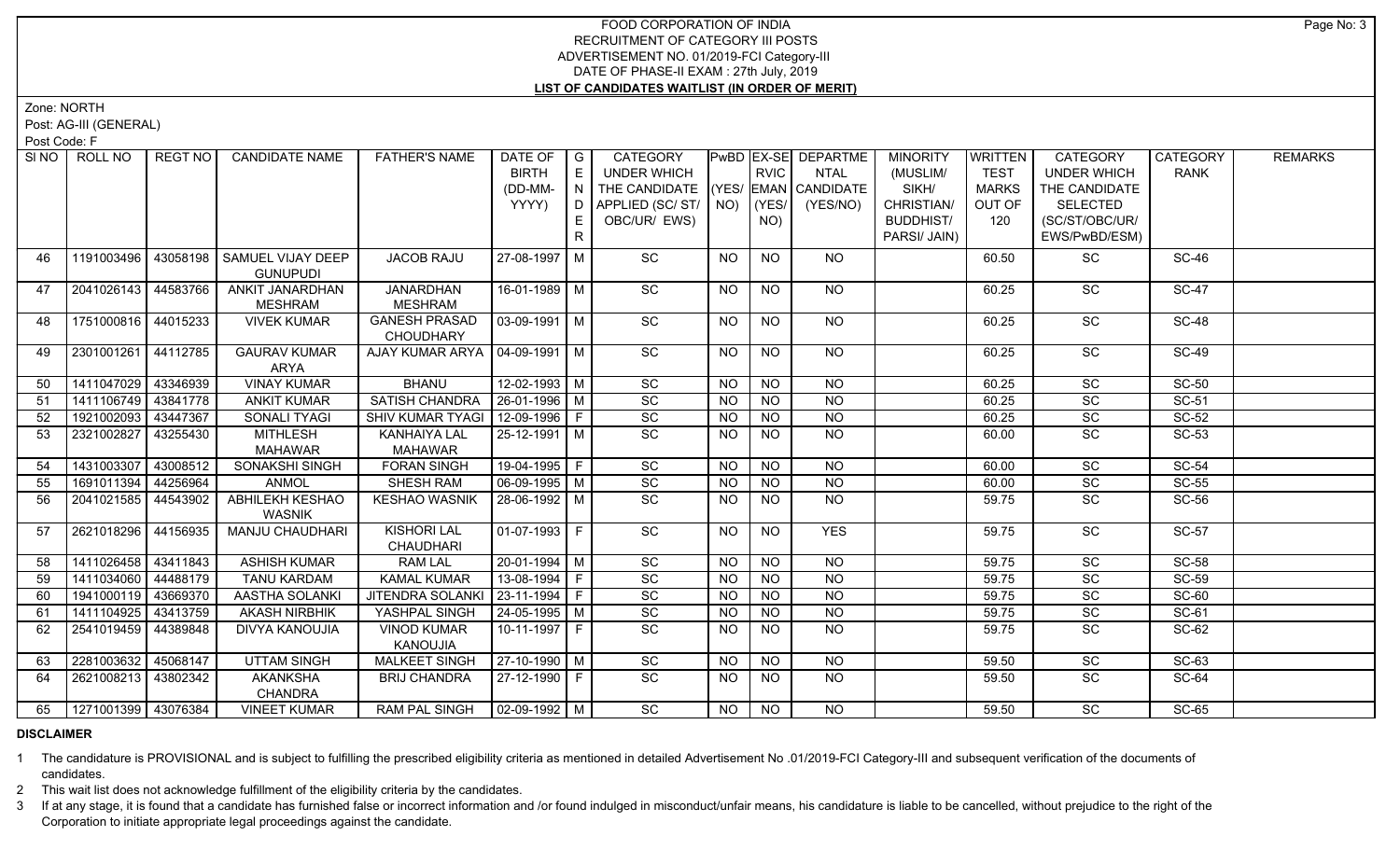Zone: NORTH

Post: AG-III (GENERAL)

Post Code: F

|          | SI NO I<br>ROLL NO  | REGT NO I | <b>CANDIDATE NAME</b>              | <b>FATHER'S NAME</b>            | DATE OF<br><b>BIRTH</b><br>(DD-MM-<br>YYYY) | $\overline{\phantom{a}}$ $\overline{\phantom{a}}$<br>E<br>$\overline{N}$<br>E.<br>$\mathsf{R}$ | CATEGORY<br><b>UNDER WHICH</b><br>THE CANDIDATE (YES/ EMAN CANDIDATE<br>OBC/UR/ EWS) |                | <b>RVIC</b><br>$ $ (YES/ $ $<br>NO) | PwBD EX-SE DEPARTME<br>NTAL<br>(YES/NO) | <b>MINORITY</b><br>(MUSLIM/<br>SIKH/<br>CHRISTIAN/<br><b>BUDDHIST/</b><br>PARSI/ JAIN) | <b>WRITTEN</b><br><b>TEST</b><br><b>MARKS</b><br>OUT OF<br>120 | <b>CATEGORY</b><br><b>UNDER WHICH</b><br>THE CANDIDATE<br><b>SELECTED</b><br>(SC/ST/OBC/UR/<br>EWS/PwBD/ESM) | CATEGORY<br><b>RANK</b> | <b>REMARKS</b> |
|----------|---------------------|-----------|------------------------------------|---------------------------------|---------------------------------------------|------------------------------------------------------------------------------------------------|--------------------------------------------------------------------------------------|----------------|-------------------------------------|-----------------------------------------|----------------------------------------------------------------------------------------|----------------------------------------------------------------|--------------------------------------------------------------------------------------------------------------|-------------------------|----------------|
|          | 1431002062 43617232 |           | <b>SUMIT KUMAR</b>                 | PARAS NATH                      | $ 05-02-1993 M$                             |                                                                                                | SC                                                                                   | <b>NO</b>      | <b>NO</b>                           |                                         |                                                                                        |                                                                |                                                                                                              | <b>SC-66</b>            |                |
| 66<br>67 | 1191010691 44311412 |           | SATHULURI VIDYA                    | <b>SATHULURI</b>                | 15-05-1993 M                                |                                                                                                | SC                                                                                   | NO.            | <b>NO</b>                           | NO.<br>NO                               |                                                                                        | 59.50<br>59.50                                                 | SC<br>SC                                                                                                     | <b>SC-67</b>            |                |
|          |                     |           | <b>SAGAR</b>                       | CHANDRA RAO                     |                                             |                                                                                                |                                                                                      |                |                                     |                                         |                                                                                        |                                                                |                                                                                                              |                         |                |
| 68       | 1411105932          | 43623480  | <b>SUMIT</b>                       | <b>RAMPAL</b>                   | 15-05-1993 M                                |                                                                                                | SC                                                                                   | <b>NO</b>      | <b>NO</b>                           | <b>NO</b>                               |                                                                                        | 59.50                                                          | SC                                                                                                           | <b>SC-68</b>            |                |
| 69       | 1411009364          | 43942988  | <b>MANI</b>                        | <b>MEHAR SINGH</b>              | 01-07-1993 F                                |                                                                                                | SC                                                                                   | <b>NO</b>      | <b>NO</b>                           | <b>NO</b>                               |                                                                                        | 59.50                                                          | SC                                                                                                           | <b>SC-69</b>            |                |
| 70       | 1411011967          | 43505660  | SAMIKSHA SALONIA                   | <b>SATISH KUMAR</b>             | 27-08-1995 F                                |                                                                                                | SC                                                                                   | <b>NO</b>      | <b>NO</b>                           | <b>NO</b>                               |                                                                                        | 59.50                                                          | SC                                                                                                           | <b>SC-70</b>            |                |
| 71       | 1381002096          | 45172155  | AASTHA SATYADEO                    | <b>AVINENDRA</b>                | 13-06-1996 F                                |                                                                                                | SC                                                                                   | <b>NO</b>      | <b>NO</b>                           | <b>NO</b>                               |                                                                                        | 59.50                                                          | SC                                                                                                           | <b>SC-71</b>            |                |
| 72       | 2221000823          | 43258131  | SHALU                              | <b>HARISH CHAND</b>             | 10-11-1989 F                                |                                                                                                | SC                                                                                   | <b>NO</b>      | <b>NO</b>                           | <b>NO</b>                               |                                                                                        | 59.25                                                          | $\overline{SC}$                                                                                              | <b>SC-72</b>            |                |
| 73       | 1411054668          | 43154262  | <b>SAURABH</b>                     | <b>DALIP KUMAR</b>              | 08-10-1992 M                                |                                                                                                | $\operatorname{\textsf{SC}}$                                                         | <b>NO</b>      | <b>NO</b>                           | <b>NO</b>                               |                                                                                        | 59.25                                                          | SC                                                                                                           | <b>SC-73</b>            |                |
| 74       | 1691001855          | 43628801  | SAHIL GUTKAR                       | PREM KUMAR<br><b>BHAGAT</b>     | 06-01-1993   M                              |                                                                                                | SC                                                                                   | <b>NO</b>      | <b>NO</b>                           | NO                                      |                                                                                        | 59.25                                                          | SC                                                                                                           | <b>SC-74</b>            |                |
| 75       | 2221012425          | 43482918  | AMANDEEP                           | <b>KRANTI KUMAR</b>             | 15-12-1994 F                                |                                                                                                | SC                                                                                   | <b>NO</b>      | <b>NO</b>                           | <b>NO</b>                               |                                                                                        | 59.25                                                          | SC                                                                                                           | <b>SC-75</b>            |                |
| 76       | 2631021582          | 43675888  | PRIYANKA                           | <b>RAM SEVAK</b>                | 17-10-1995 F                                |                                                                                                | <b>SC</b>                                                                            | <b>NO</b>      | NO.                                 | NO.                                     |                                                                                        | 59.25                                                          | <b>SC</b>                                                                                                    | <b>SC-76</b>            |                |
|          |                     |           | CHAUDHARY                          | CHAUDHARY                       |                                             |                                                                                                |                                                                                      |                |                                     |                                         |                                                                                        |                                                                |                                                                                                              |                         |                |
| 77       | 2221001242 43768148 |           | <b>SANJU RANI</b>                  | <b>SEETA RAM</b>                | $30-01-1997$ F                              |                                                                                                | $\overline{SC}$                                                                      | N <sub>O</sub> | N <sub>O</sub>                      | $\overline{NO}$                         |                                                                                        | 59.25                                                          | $\overline{SC}$                                                                                              | <b>SC-77</b>            |                |
| 78       | 1371013505 44685296 |           | <b>ANKIT KUMAR</b><br><b>VERMA</b> | <b>TARUN VERMA</b>              | 23-01-1992 M                                |                                                                                                | SC                                                                                   | NO.            | NO.                                 | NO                                      |                                                                                        | 59.00                                                          | SC                                                                                                           | <b>SC-78</b>            |                |
| 79       | 1411044676 44437167 |           | <b>VAMIKA SINGH</b>                | MR JOGENDER<br><b>SINGH</b>     | 09-03-1995 F                                |                                                                                                | SC                                                                                   | <b>NO</b>      | <b>NO</b>                           | NO.                                     |                                                                                        | 59.00                                                          | SC                                                                                                           | <b>SC-79</b>            |                |
| 80       | 2221004252          | 44172220  | <b>NIDHI</b>                       | RAJ KUMAR                       | 15-05-1995 F                                |                                                                                                | SC                                                                                   | <b>NO</b>      | <b>NO</b>                           | <b>NO</b>                               |                                                                                        | 59.00                                                          | SC                                                                                                           | <b>SC-80</b>            |                |
| 81       | 1411035944          | 43169073  | <b>MANOJ</b>                       | <b>JAI SINGH</b>                | $12 - 12 - 1996$ M                          |                                                                                                | SC                                                                                   | NO.            | <b>NO</b>                           | <b>NO</b>                               |                                                                                        | 59.00                                                          | SC                                                                                                           | SC-81                   |                |
| 82       | 2621023107          | 43107865  | <b>SAPNA KUMARI</b>                | <b>ASHOK KUMAR</b>              | 26-11-1988 F                                |                                                                                                | SC                                                                                   | <b>NO</b>      | <b>NO</b>                           | $N$ O                                   |                                                                                        | 58.75                                                          | SC                                                                                                           | <b>SC-82</b>            |                |
| 83       | 2321077389          | 43969423  | <b>DHARMVEER</b>                   | NARENDER KUMAR   12-06-1992   M |                                             |                                                                                                | SC                                                                                   | <b>NO</b>      | <b>NO</b>                           | $N$ O                                   |                                                                                        | 58.75                                                          | SC                                                                                                           | <b>SC-83</b>            |                |
| 84       | 2231000031          | 44430047  | SIDHARTH JASSAM                    | <b>RAJ KUMAR</b>                | 19-03-1996 M                                |                                                                                                | SC                                                                                   | <b>NO</b>      | N <sub>O</sub>                      | $N$ O                                   |                                                                                        | 58.75                                                          | SC                                                                                                           | <b>SC-84</b>            |                |
| 85       | 1541001359          | 45208849  | <b>BHARAT</b><br><b>BHAMBHORIA</b> | <b>SATISH KUMAR</b>             | 18-06-1992 M                                |                                                                                                | SC                                                                                   | <b>NO</b>      | <b>NO</b>                           | <b>NO</b>                               |                                                                                        | 58.50                                                          | SC                                                                                                           | <b>SC-85</b>            |                |
| 86       | 2691003481          | 44071813  | <b>PRIYA</b>                       | MAHENDRA KUMAR   14-03-1995   F |                                             |                                                                                                | SC                                                                                   | <b>NO</b>      | <b>NO</b>                           | NO.                                     |                                                                                        | 58.50                                                          | SC                                                                                                           | <b>SC-86</b>            |                |
| 87       | 2631013397          | 43223857  | <b>NEHA SONKAR</b>                 | RAJU SONKAR                     | 31-07-1995 F                                |                                                                                                | SC                                                                                   | <b>NO</b>      | <b>NO</b>                           | <b>NO</b>                               |                                                                                        | 58.50                                                          | SC                                                                                                           | <b>SC-87</b>            |                |
| 88       | 1411112839 43140401 |           | <b>PREETI</b>                      | DEVENDER KUMAR   24-06-1996   F |                                             |                                                                                                | SC                                                                                   | NO.            | <b>NO</b>                           | <b>NO</b>                               |                                                                                        | 58.50                                                          | <b>SC</b>                                                                                                    | <b>SC-88</b>            |                |

### **DISCLAIMER**

1 The candidature is PROVISIONAL and is subject to fulfilling the prescribed eligibility criteria as mentioned in detailed Advertisement No .01/2019-FCI Category-III and subsequent verification of the documents of candidates.

2 This wait list does not acknowledge fulfillment of the eligibility criteria by the candidates.

3 If at any stage, it is found that a candidate has furnished false or incorrect information and /or found indulged in misconduct/unfair means, his candidature is liable to be cancelled, without prejudice to the right of t Corporation to initiate appropriate legal proceedings against the candidate.